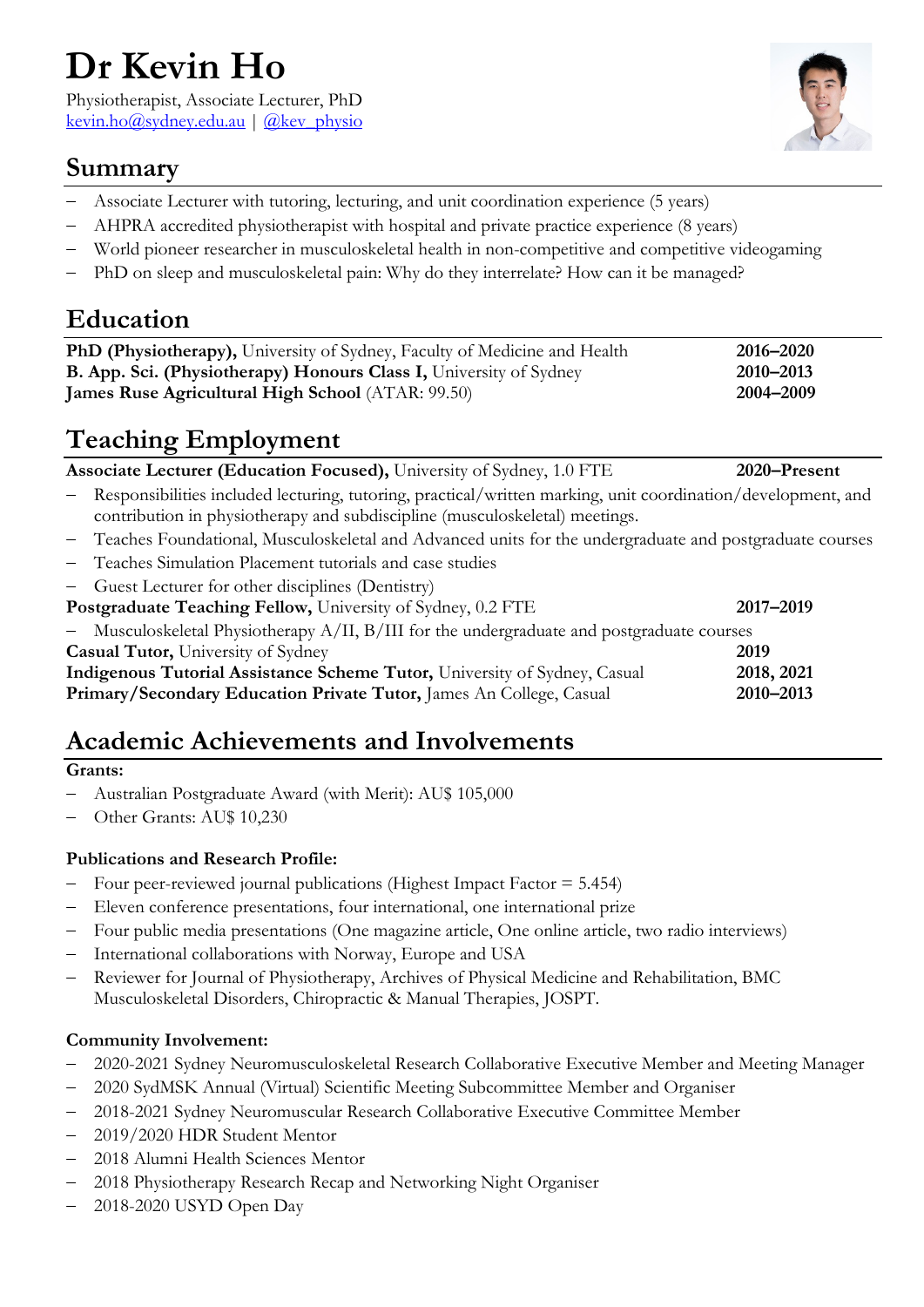# **Clinical Physiotherapy Employment**

| <b>Northwest Physio Principal Physiotherapist</b>              | 2020-Present |
|----------------------------------------------------------------|--------------|
| 1 Health Providence Esports Physiotherapist                    | 2020-Present |
| Senior Private Practice Physiotherapist, 123PHYSIO, Northmead  | 2015-2020    |
| Physiotherapy Aged Care Consultant, Senior Care Physiotherapy  | 2016         |
| Level 1 Physiotherapist, Auburn, Westmead, St Joseph Hospitals | 2014-2015    |
|                                                                |              |

# **Volunteer and Community Work**

**Bilingual Christian Church Worker,** Living Spring Church, Kellyville **2007–2019** − Deacon Board Secretary, Congregation Committee Member, High School Group Co-ordinator **Senior Student Leader,** Evangelical Christian Union, University of Sydney **2011–2013**

## **Other Achievements and Involvements**

- 2020 SEMCAN 2 Minute Pitch Finalist
- 2019 City2Surf Competitor
- 2019 Sydney Undergraduate Physiotherapy Student Alumni Night for Students (Mentor)
- 2017 Sleep Theme Symposium: Precision Sleep Medicine
- 2017 Twins Research Australia Workshop
- 2017 Applied ICH-GCP Training Certificate 1-3
- 2017 APS Practice Certificate in Sleep Psychology, Part 2: Insomnia
- 2017 APS Practice Certificate in Sleep Psychology, Part 1: Introduction
- 2016 University of Sydney 3 Minute Thesis Faculty Winner and University Finalist

# **Memberships and Qualifications**

- − Sydney Musculoskeletal, Bone and Joint Health Alliance Member
- − USYD Musculoskeletal Research Group Member

# **Academic Physiotherapy Teaching History**

### **Bachelor of Applied Science (Physiotherapy):**

- − PHTY2058 Musculoskeletal Physiotherapy A (Solo and Team Teaching)
- − PHTY2059 Musculoskeletal Physiotherapy B (Solo and Team Teaching)
- − PHTY3081 Musculoskeletal Physiotherapy C (Solo and Team Teaching, Acting Unit Co-ordination)
- − PHTY5204 Advanced Physiotherapy Practice B (Unit Co-ordination)

### **Masters of Physiotherapy:**

- − PHTY5136 Musculoskeletal Physiotherapy IA (Team Teaching, Acting Unit Co-ordination)
- − PHTY5137 Musculoskeletal Physiotherapy IB (Team Teaching, Acting Unit Co-ordination)
- − PHTY5203 Musculoskeletal Physiotherapy II (Solo Teaching)
- − PHTY5204 Musculoskeletal Physiotherapy III (Solo and Team Teaching)
- − PHTY5206 Musculoskeletal Physiotherapy IV (Solo Teaching)
- PHTY5207 Physiotherapy Health Care and Society (Solo and Team Teaching, Unit Co-ordination)
- − PHTY5209 Advanced Clinical Reasoning (Solo Teaching)

#### **Work Integrated Learning**

− Clinical Simulation Practicum for undergraduate and graduate physiotherapy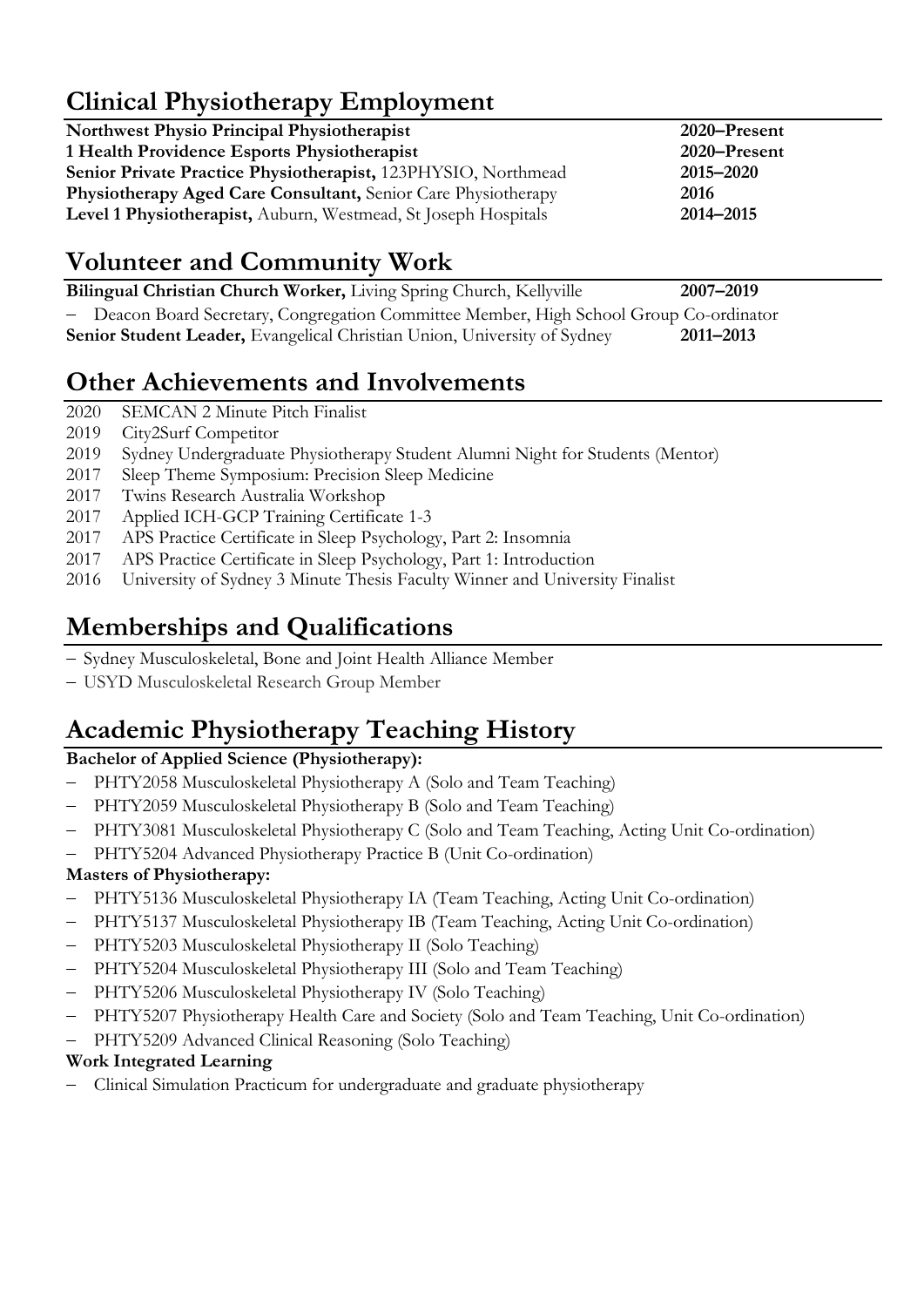# **Publication and Presentation History**

### **PhD Synopsis**

**Thesis:** The relationship between sleep and pain in people with lower limb osteoarthritis and chronic low back pain

**Supervisors:** A/Prof Milena Simic, Prof Paulo Ferreira, Dr Marina Pinheiro

#### **Project 1: Sleep interventions for osteoarthritis and spinal pain: a systematic review and meta-analysis of randomized controlled trials (Published)**

− Collaboration with leaders from the Woolcock Institute of Medical Research

#### **Project 2: Efficacy of an online cognitive behavioural therapy for insomnia in people with low back pain: a feasibility randomized co-twin and singleton-controlled trial (Under Review)**

− Collaboration with leaders from Twins Research Australia, Institute of Bone and Joint Research, Woolcock Institute of Medical Research, The George Institute for Global Health, Erasmus MC (Netherlands), and University of Murcia.

#### **Project 3: The association between insomnia, c-reactive protein, and chronic low back pain: crosssectional analysis of the HUNT study, Norway (Published)**

Four weeks overseas collaboration with the FORMI research team, Oslo University Hospital, Norway.

#### **Project 4: The associations between sleep, c-reactive protein and chronic low back pain and lower limb osteoarthritis: longitudinal analysis of the Tromsø Cohort Study, Norway (Under review)**

− Collaboration with Oslo University Hospital, Norwegian University of Science and Technology and Arctic University of Norway

### **Published Journal Articles**

- 1. **Ho KKN**, Ferreira PH, Pinheiro MB, Aquino Silva D, Miller CB, Grunstein R, Simic M. Sleep interventions for osteoarthritis and spinal pain: a systematic review and meta-analysis of randomized controlled trials. **Osteoarthritis and Cartilage** 2019;27(2):196-218. **(Impact Factor = 5.454)**
	- **High Impact Journal Publication in the field of Osteoarthritis: Impact Factor = 5.454**. **Altmetric Attention Score = 28.** Findings support the biopsychosocial and multidisciplinary approach to care taught in the Discipline and adopted in the community health. **Findings have also been introduced into the curriculum for low back pain and osteoarthritis. Two radio interviews (ultra106.5 Hobart, SBS Radio Cantonese) and one online article (Sydney News and Opinion Media Release)**
- 2. **Ho KKN**, Simic M, Cvancarova Småstuen M, Pinheiro MB, Ferreira PH, Bakke Johnsen M, Heuch I, Grotle M, Zwart JA, Nilsen KB. The association between insomnia, c-reactive protein, and chronic low back pain: cross-sectional analysis of the HUNT study, Norway. **Scandinavian Journal of Pain**, (Epub ahead of Print) 2019.
	- **Impact Factor = 1.5. Altmetric Attention Score = 19.** First paper to link insomnia, chronic low back pain and inflammation within the same study and cohort. Found that individuals with insomnia have twice the odds of reporting chronic LBP. Discover that while insomnia, CRP and chronic LBP appear to be linked, the role of CRP appears to be limited.
- 3. Pinheiro M, **Ho K,** Ferreira M, Refshauge K, Grunstein R, Hopper J, Maher C, Koes B, Ordoñana JR, Ferreira P. Efficacy Of A Sleep Quality Intervention In People With Low Back Pain: Protocol For A Feasibility Randomized Co-Twin Controlled Trial. **Twins Research and Human Genetics**, 2016: Oct;19(5):492-501
	- **Impact Factor=1.5. Altmetric Attention Score = 4.** A novel trial which employs a robust design that will effectively control for the influence of genetics on treatment effect. Feasibility results of this study is under journal peer-review. This trial incorporated the use of digital health in Australia, and the digital program (Sleepio) is currently freely available under the UK's National Health Scheme.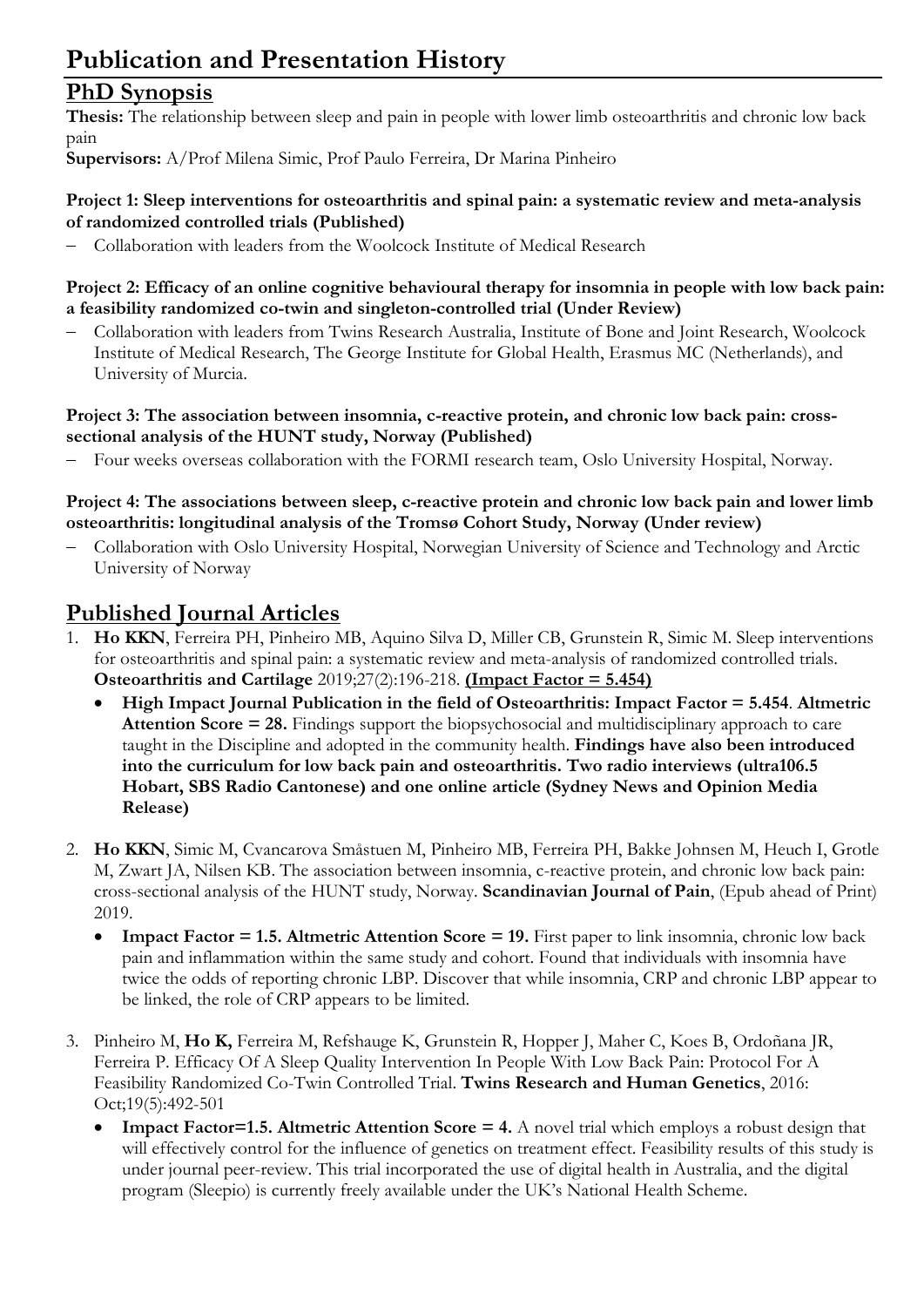- 4. McGee C, **Ho KK.** Opinion: Tendinopathies in Esports. Frontiers in Sports and Active Living (Article Accepted).
	- This novel article detailed to non-health professionals engaged in the esport industry why tendinopathies are likely to affect esports competitors and proposed specific areas for additional research.

#### **Under Review**

- 1. McGee C, Hwu M, Nicholson L, **Ho KK**. Physical Therapy and Musculoskeletal Injuries in Esports: Current Management and Research (Under revision with JOSPT IF=3.8)
- 2. **Ho KK**, Nilsen KB, Ferreira PH, Pinheiro MB, Hopstock L, Steingrimsdottir OA, Nielsen CS, Stubhaug A, Simic M. The associations between sleep, c-reactive protein and chronic low back pain and lower limb osteoarthritis: longitudinal analysis of the Tromsø Cohort Study, Norway. (Under revision with the Journal of Pain, IF =  $4.621$ )
- 3. **Ho KK,** Pinheiro M, Ferreira M, Refshauge K, Grunstein R, Hopper J, Maher C, Koes B, Ordoñana JR, Ferreira P. Efficacy of a Sleep Quality Intervention for People with Low Back Pain: Feasibility Randomized Co-Twin Controlled Trial. (Under review with BMC Pilot and Feasibility Studies, IF= 0.801)

### **Current Projects**

- 1. Comis J, Gordon C, Hodges P, **Ho KK**, Ferreira P. Expert Opinions to Develop a Sleep Intervention for Patients with Low Back Pain: A Nominal Group Study
- 2. **Ho KK**, Pinheiro M, Ferreira M, Refshauge K, Grunstein R, Hopper J, Maher C, Koes B, Ordoñana JR, Ferreira P. Efficacy of a Sleep Quality Intervention for People with Low Back Pain: Clinical Outcomes from a Feasibility Randomized Co-Twin Controlled Trial.
- 3. Ren S, **Ho KK**, Burgess C, Colaguiri B, Simic M. The Placebo Response to Physiotherapist-Delivered Interventions on Pain in People with Knee Osteoarthritis: A Systematic Review and Meta-Analysis.
- 4. McGree C, van Marcke A, Smithson E, **Ho KK**. Musculoskeletal Injuries in Competitive and Noncompetitive Video Gaming: A Scoping Review (Registration: osf.io/2qh58)
- 5. Nicholson L, **Ho KK.** Prevalence of Musculoskeletal Injuries in non-competitive and competitive videogaming: a cross-sectional study
- 6. Judd B, **Ho KK,** Brentnall J. Exploring the relationship of student self-evaluations with educator assessments of students using the EFPC tool in preparation for placement programs during simulation.
- 7. Bonnar D, McGee C, **Ho KK.** The association between caffeine consumption and sleep in competitive videogame (esports) players: a cross-sectional study

### **Conference Presentations**

- 1. **Ho KKN**, Ferreira PH, Pinheiro MB, Aquino Silva D, Miller CB, Grunstein R, Simic M. Sleep interventions for osteoarthritis and spinal pain: a systematic review and meta-analysis of randomized controlled trials. **International Neck and Back Pain Forum 2017. (Poster Presentation Winner)**
- 2. **Ho K,** Pinheiro M, Ferreira M, Refshauge K, Grunstein R, Hopper J, Maher C, Koes B, Ordoñana JR, Ferreira P. Efficacy of a Sleep Quality Intervention for People with Low Back Pain: Feasibility Randomized Co-Twin Controlled Trial. **Sydney Musculoskeletal, Bone and Joint Health Alliance Annual Scientific Meeting 2017 (Oral Presentation Shortlisted Winner)**
- 3. **Ho KK,** Pinheiro M, Ferreira M, Refshauge K, Grunstein R, Hopper J, Maher C, Koes B, Ordoñana JR, Ferreira P. Efficacy of a Sleep Quality Intervention for People with Low Back Pain: Feasibility Randomized Co-Twin Controlled Trial. **eHealth@Sydney 2020**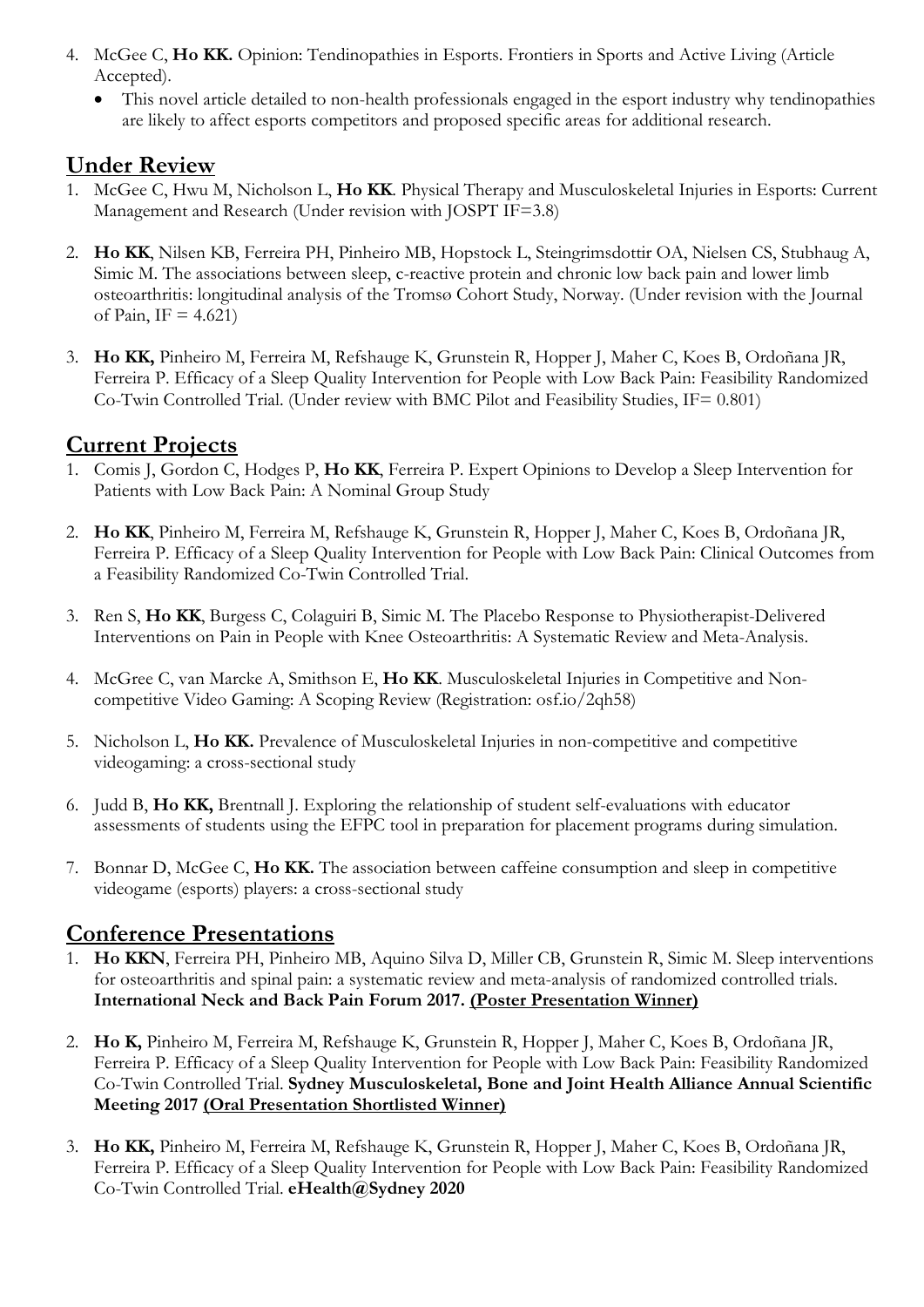- 4. **Ho KK,** Pinheiro M, Ferreira M, Refshauge K, Grunstein R, Hopper J, Maher C, Koes B, Ordoñana JR, Ferreira P. Efficacy of a Sleep Quality Intervention for People with Low Back Pain: Feasibility Randomized Co-Twin Controlled Trial. **Sydney Musculoskeletal, Bone and Joint Health Alliance Annual Scientific Meeting 2019**
- 5. **Ho KK**, Nilsen KB, Ferreira PH, Pinheiro MB, Hopstock L, Steingrimsdottir OA, Nielsen CS, Stubhaug A, Simic M. The associations between sleep, c-reactive protein and chronic low back pain and lower limb osteoarthritis: longitudinal analysis of the Tromsø Cohort Study, Norway. **Sydney Musculoskeletal, Bone and Joint Health Alliance Annual Scientific Meeting 2019**
- 6. **Ho KK,** Simic M, Cvancarova Småstuen M, Pinheiro MB, Ferreira PH, Johnsen MB, Heuch I, Grotle M, Zwart JA, Nilsen KB. The association between insomnia, high sensitive C-reactive protein, and chronic low back pain: cross-sectional analysis of the hunt study, Norway. Osteoarthritis and cartilage 2019;27:S457-S458. **Osteoarthritis Research Society International (OARSI) World Congress 2019**
- 7. **Ho KKN**, Ferreira PH, Pinheiro MB, Aquino Silva D, Miller CB, Grunstein R, Simic M. Sleep interventions for osteoarthritis and spinal pain: a systematic review and meta-analysis of randomized controlled trials. **Sydney Musculoskeletal, Bone and Joint Health Alliance Annual Scientific Meeting 2018**
- 8. **Ho KKN**, Ferreira PH, Pinheiro MB, Aquino Silva D, Miller CB, Grunstein R, Simic M. Sleep interventions for osteoarthritis and spinal pain: a systematic review and meta-analysis of randomized controlled trials. **4th Charles Perkins Centre Early and Mid-Career Researchers Symposium 2018**
- 9. **Ho KK,** Simic M, Cvancarova Småstuen M, Pinheiro MB, Ferreira PH, Johnsen MB, Heuch I, Grotle M, Zwart JA, Nilsen KB. The association between insomnia, high sensitive C-reactive protein, and chronic low back pain: cross-sectional analysis of the hunt study, Norway. **International Association for the Study of Pain (IASP) World Congress 2018**
- 10. Ferreira P, Ferreira M, Pinheiro M, Zadro J, Dario A, Amorim A, Fernandez M, **Ho K**. We might be getting it wrong if we do not consider genetics in osteoarthritis and back pain: insights from twin studies. Osteoarthritis and cartilage 2018;26:S264. **Osteoarthritis Research Society International (OARSI) World Congress 2018**
- 11. Ferreira PH, **Ho KK**, Pinheiro MB, Aquino Silva D, Miller C, Grunstein R, Simic M. Sleep interventions for osteoarthritis and spinal pain: a systematic review of randomized control trials. Osteoarthritis and cartilage 2018;26:S243. **Osteoarthritis Research Society International (OARSI) World Congress 2018**
- 12. **Ho KKN**, Ferreira PH, Pinheiro MB, Aquino Silva D, Miller CB, Grunstein R, Simic M. Sleep interventions for osteoarthritis and spinal pain: a systematic review and meta-analysis of randomized controlled trials. **Musculoskeletal Network Forum 2018**
- 13. **Ho K,** Pinheiro M, Ferreira M, Refshauge K, Grunstein R, Hopper J, Maher C, Koes B, Ordoñana JR, Ferreira P. Efficacy of a Sleep Quality Intervention for People with Low Back Pain: Feasibility Randomized Co-Twin Controlled Trial. **International Neck and Back Pain Forum 2017.**
- 14. Aquino Silva D, **Ho KKN**, Ferreira PH, Pinheiro MB, Miller CB, Grunstein R, Simic M. Sleep interventions for osteoarthritis and spinal pain: a systematic review and meta-analysis of randomized controlled trials. **International Congress of Physiotherapy 2017**
- 15. Pinheiro M, Ferreira M, Refshauge K, Grunstein R, Hopper J, Maher C, Koes B, Ordoñana JR, **Ho K**, Ferreira P. Is a sleep intervention effective for low back pain when genetics is considered? Study protocol of a randomised co-twin trial. **Australian Physiotherapy Association Conference Abstract E-Book 2015; 121.**
- 16. Pinheiro M, **Ho K**, Ferreira M, Refshauge K, Grunstein R, Hopper J, Maher C, Koes B, Ordoñana JR, Ferreira P. Is a sleep intervention effective for low back pain when genetics is considered? Study protocol of